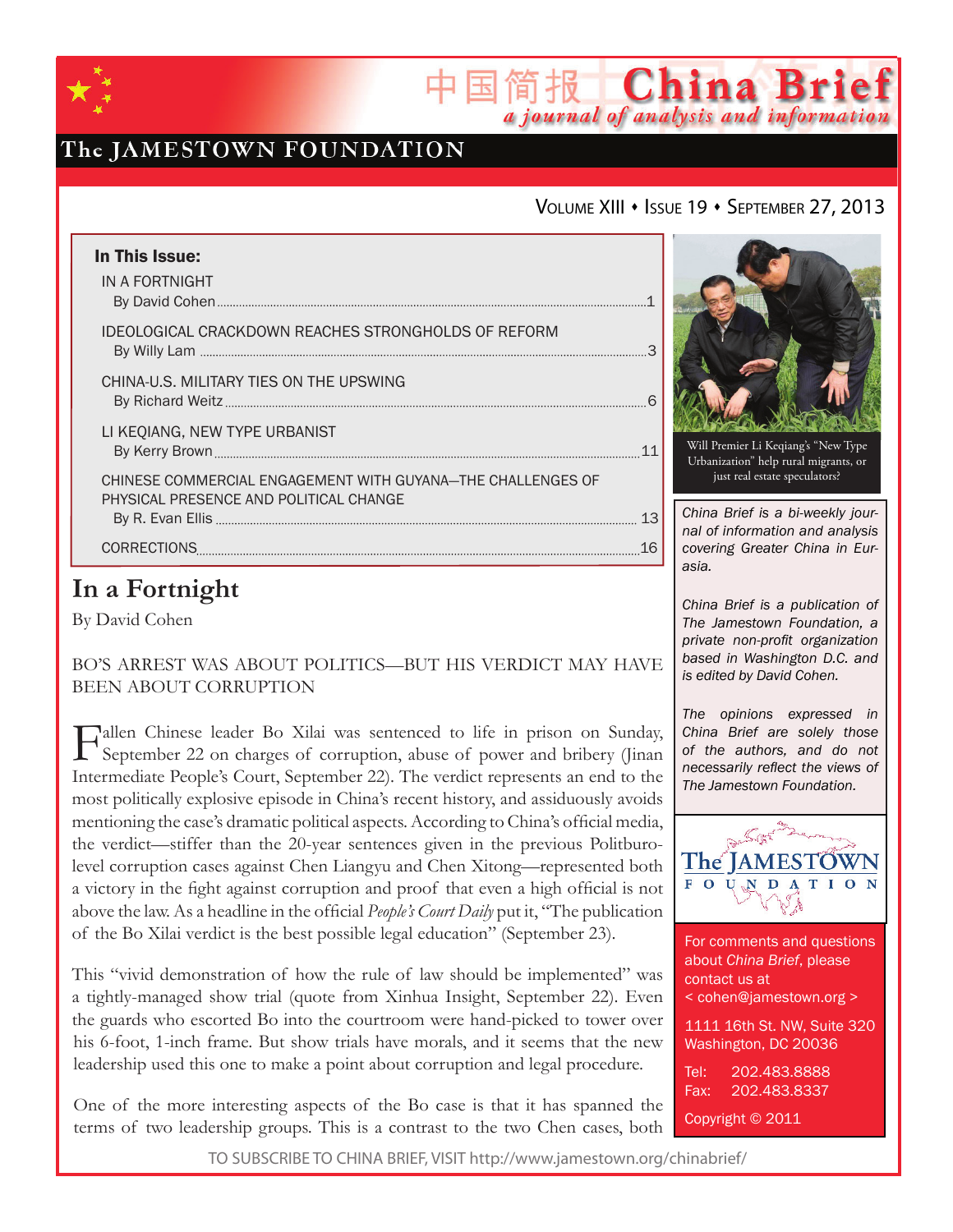of which took place as shortly after previous presidents took office, while they were still in the process of consolidating authority. Bo, by contrast, was arrested as Hu Jintao was on his way out, and his arrest has been widely interpreted as a last-minute Hu-initiated effort to take down a political rival. However, his trial, and the unusually harsh verdict, took place under the leadership of Xi Jinping. Nor is the case necessarily finished¬ during the last few weeks there have been a number of arrests of officials connected to Hu-era security chief and Standing Committee member Zhou Yongkang, although the most recent (entirely foreign and anonymously sourced) reporting suggests that he is not yet a target of the investigation (Reuters, September 4).

There are three plausible ways to interpret this issue, all with interesting implications. First, it could be that the investigation was Xi's project from the beginning, which would be consistent with Hu's track record on the Chen Liangyu takedown—he appears to have spent years planning it before taking office, and avoided visiting Chen's home ground of Shanghai. However, it is hard to believe that he could have made use of the party discipline apparatus in this way without Hu's approval, especially while maneuvering against a protégé of Zhou Yongkang, the head of the police and legal apparatus.

Second, it might be a joint project of the Hu and Xi regimes, which is very plausible—for different reasons, both were threatened by Bo's effort to go around the normal mechanisms of career advancement by seeking popular support. This would be consistent with the continuing investigations. Such an interpretation would challenge the widespread narrative of factional competition between Xi and Hu, but in ways that are consistent with other evidence. Xi's premier, Li Keqiang, is close to Hu's Wen Jiabao in both patronage ties and ideas, but he has formed an effective team with the president and appears to have widespread backing from the largely Xi- and Jiang Zemin-allied leadership to pursue a reform agenda that draws heavily from Wen's pet issues of the last few years, including economic rebalancing (for more on this, see "Li Keqiang: New Type Urbanist" in this issue of China Brief). The necessary conclusion may be that, although the Party contains many, very different ideas about China's future—with Bo at the conservative extreme—they do not map to the patronage networks of former leaders we call factions.

### ChinaBrief Volume XIII • Issue 18 • September 12, 2013

The last explanation to consider is that the new leadership may have simply taken the Bo case and repurposed it having pledged to pursue corruption among "both tigers and flies," it would be a shame to let a captive tiger go to waste. With more convictions this month in the highprofile Ministry of Railways corruption case, and a series of major arrests in the National Chinese Petroleum Company, the leadership appears to be seizing the chance to send a strong signal about corruption. Although it is utterly implausible that corruption was the main reason for Bo's arrest—if it were, every member of the Politburo would have left for Switzerland already—Xi and Li seem to have taken it as an opportunity to send a message, highlighting the issue with a stiff sentence.

### **From Extra-Legal Punishment to "Rule by Law"**

Of course, the official line has also been keen to argue that the Bo case was not a show trial, but was done entirely in accordance with the rule of law. As a headline in the Ministry of Justice's *Legal Daily* put it, the Bo Xilai verdict "was based on facts, with the law as the only criterion" (September 23). The article goes through the procedure of the trial, stressing that Bo was provided with an attorney, allowed to cross-examine witnesses and to disavow a confession he claimed he had given under duress. While literally true, these articles paper over significant gaps in Bo's legal rights—he was originally detained not by police, but under the extralegal authority of the Party discipline committee; his lawyer was chosen for him; and, of course, he was tried by a court, like all courts in China, answerable to the Party's political-legal apparatus.

However, this rhetoric belongs to a recent campaign supporting the "rule of law," pointed out by Willy Lam in the last issue of *China Brief* (Vol. 13, Issue 18). This is yet another issue associated with Wen Jiabao that the new leadership has taken up. As Lam argued, there is absolutely no sign that the Party is interested in moving toward an independent judiciary or other meaningful legal reform, but the Bo case suggests that the push have a political purpose: moving from wholly extralegal discipline to "rule by law"—that is, using laws and courts as a central tool for social control.

In the Bo case, both in official coverage and in the courtroom, there was a great effort to create the appearance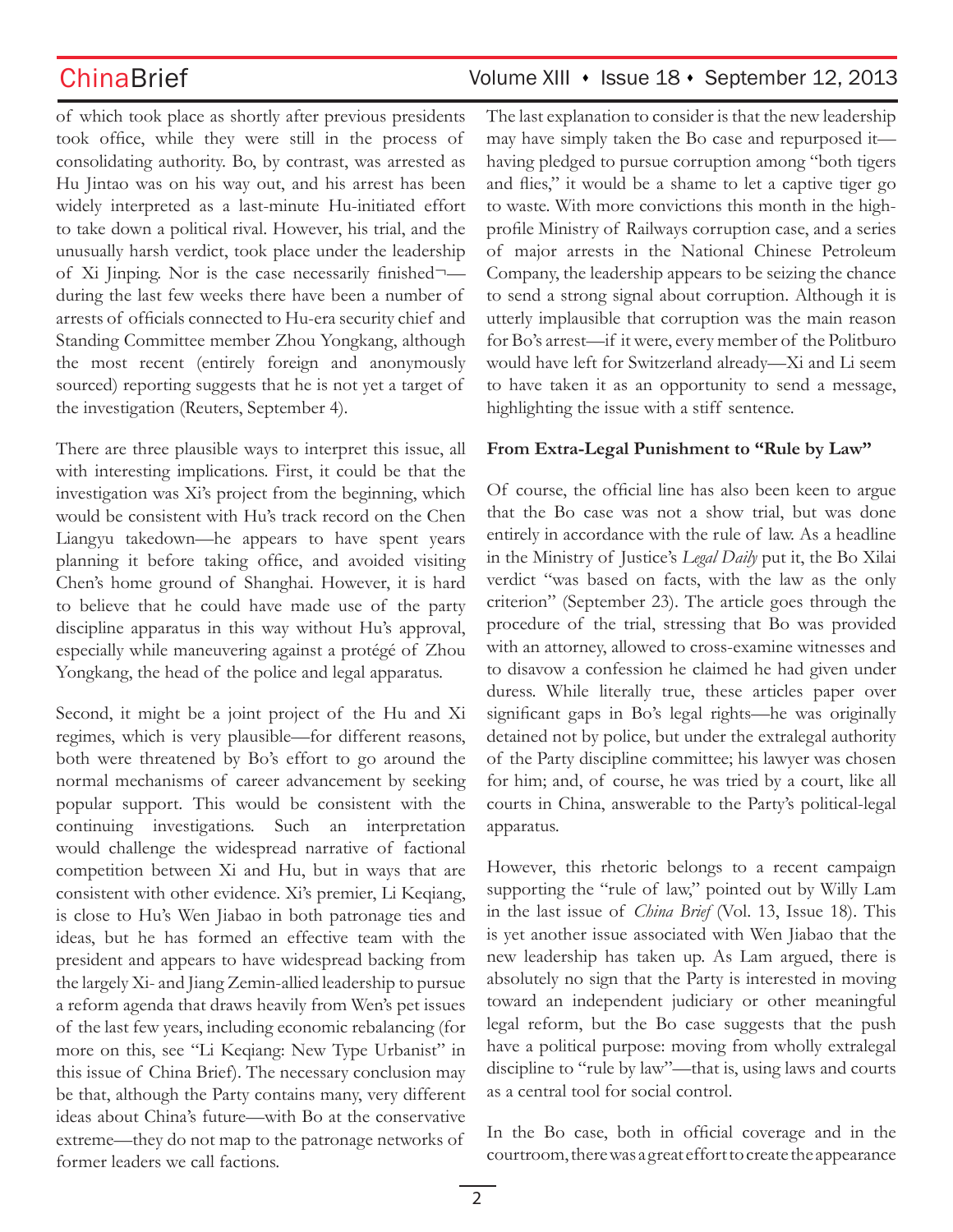of legal norms. In this sense, it fits with a recent trend toward replacing extralegal discipline of troublesome people with broad laws that allow the same punishments to be meted out through the courts. The government has promised to reform the system of reeducation through labor, which allows police to imprison people for years without charges, and is widely used to disappear critics of the government¬. There has also been at least one arrest of officials involved in the system of illegal jails used to hold petitioners trying to file complaints with the central government (Xinhua, January 7; Al Jazeera, February 5). But at the same time, the government has been creating regulations against "spreading rumors," which under a September 9 ruling from the Supreme People's Court will allow people to be imprisoned for three years for sharing "false information that is defamatory or harms the national interest" if it is viewed 5,000 times or reposted 500 times (Xinhua, September 10).

In terms of individual rights, it may be six of one kind of abuse against half a dozen of another. But this path has some political reasons to recommend it: First, it may increase the legitimacy of the system. Second, in terms of central control, a shift toward managing dissent through the legal system may create an opportunity for more central oversight. The current system is widely used by local officials to protect themselves and local cronies from exposure for wrongdoing and failures (for an extravagant case in which local officials were very clearly undertaking a cover-up without orders, see "One Chinese City's PR Nightmare," in *The Diplomat Magazine*, September 30, 2011). The leadership may see this as an abuse, even within authoritarian norms, of a system intended to protect the Party as a whole from threats to its rule—and a way for local officials to conceal their failures from their superiors. Courts produce records, which, even if sealed to the public, are available to the Party. If local officials are forced to hold trials of "rumor-mongers," rather than simply sending them to labor camps, it may help the center understand who is being disappeared and why and to crack down on the kinds of local disobedience that Xi has spent the last six months attacking.

*David Cohen is the editor of China Brief.*

**\*\*\***

# **Ideological Crackdown Reaches Strongholds of Reform**

By Willy Lam

The Xi Jinping leadership has started an ideological **1** movement among party members and citizens that is geared toward promoting hard-line socialist values and absolute obedience to Beijing's edicts. While the Chinese Communist Party's (CCP) Rectification Campaign, announced earlier this year, was focused mainly on nurturing clean governance and moral standards, the ideological exercise is dedicated to, in the words of General Secretary and President Xi, "consolidating and boosting mainstream public opinion, propagating the leitmotifs [of socialism with Chinese characteristics] and spreading positive energy" (Xinhua, August 20; CCTV, August 20). The authorities have not indicated for how long this crusade will last. However, cadres in charge of ideology and propaganda have made unusually austere statements about ways to foster socialist and Marxist orthodoxy. Censors are pulling out all the stops to ensure that "bourgeois-liberal" values will be banished from the media, particularly the Internet and microblog networks. Moreover, it is likely that the resuscitation of quasi-Maoist norms could blunt the edge of economic reform, which will be the centerpiece of an upcoming Central Committee plenum.

Xi's conservative—and at times crypto-Maoist—views were splashed throughout his keynote address to a nationwide conference on ideology and propaganda held on August 19. While every major CCP leader has urged his comrades to conform to socialist ideals, the putative "core" of the Fifth-Generation leadership came close to revising a seminal concept of Deng Xiaoping's reform and open-door policy: that "economic construction is the core task of the party." Upon coming to power at the Third Plenary Session of the 11th Central Committee in late 1978, Deng announced that the CCP's priority had shifted from ideological and political struggles to building up the economy. In his talk, Xi appeared to give equal billing to economic pursuits on the one hand and upholding the politically correct "ideology and thinking" (*yishixingtai*) on the other. "The core task of the party is economic construction," Xi said. "Work related to ideology and thinking is the party's extremely important preoccupation" (*People's Daily*, August 20; China News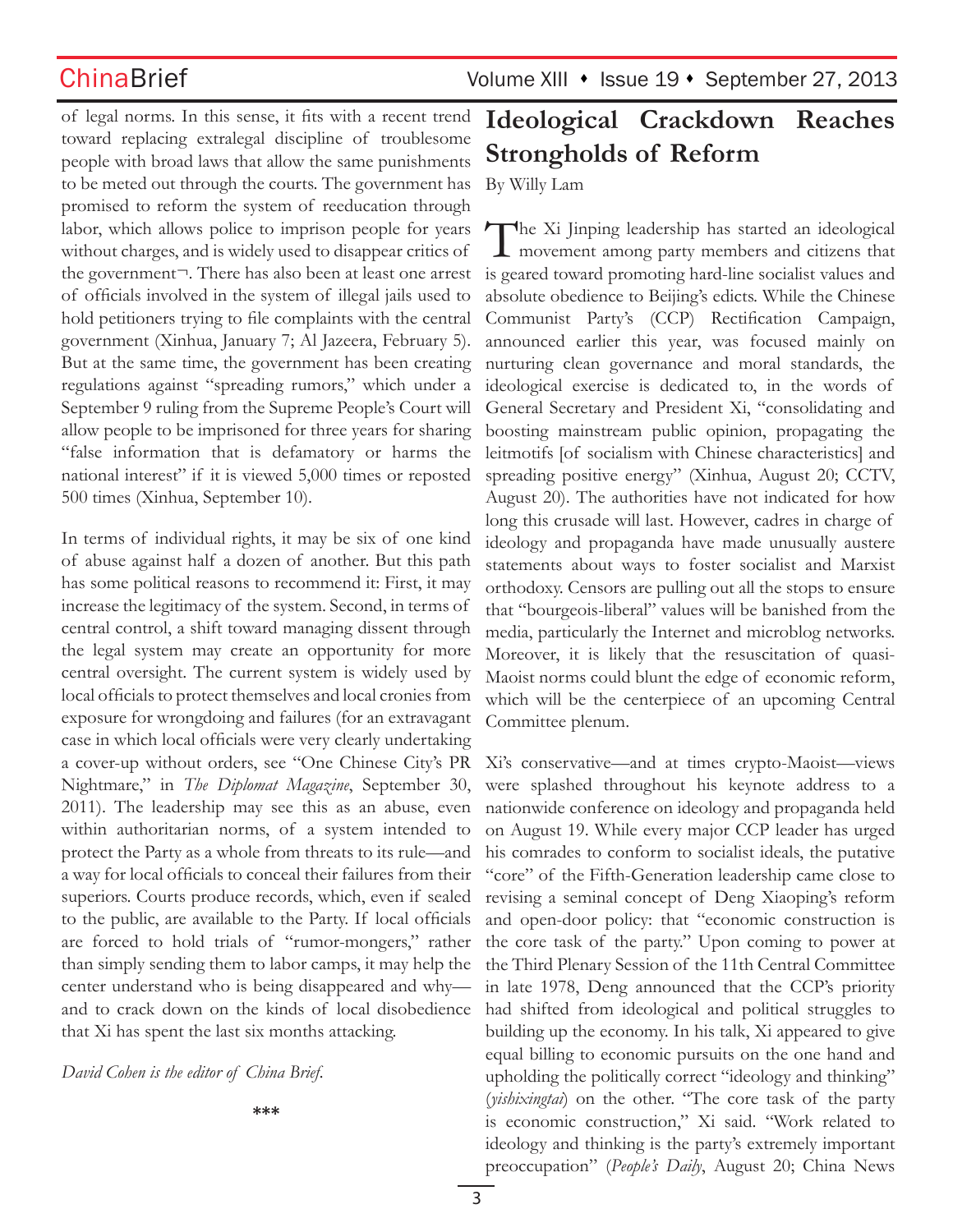### Service, August 20).

Xi went on to espouse a quintessentially Maoist stance, equating *dangxing* ("the nature and characteristics of the party") with *renminxing* ("the nature and characteristics of people"). "*Dangxing* and *renminxing* have always been uniform and united," he said in the August speech. "We must uphold the correct political direction, stand firm on [proper] political views, and resolutely make propaganda for the party's theories, lines, objectives and policies," Xi added. "We must resolutely remain in the highest degree of unison with the central authorities [*zhongyang*] and resolutely uphold the central authorities's authority." The equation of *dangxing* and *renminxing*—the theory that party members and citizens can or should not have ideas and aspirations different from those of the party—was first celebrated by Mao Zedong. In his famous "Talks at the Yan'an Conference on Literature and Art" in 1942, Mao asked not only artists and writers but ordinary party members to "cleave tightly to the stand of the Party, the Party spirit and the Party's policy." The Great Helmsman indicated that "there is no such thing as art for art's sake," and that writers and intellectuals must serve "the whole proletarian revolutionary cause" and function as "cogs and wheels in the whole revolutionary machine" (Xinhua, June 24, 2004; *People's Daily*, May 10, 2002).

While there has been no significant political reform in China since 1989, the Jiang and Hu leaderships were willing to discuss the issue and carried out a series of experiments with local elections, which Jiang raised from the village to township level, and Hu expanded to include pilot programs in which township party secretaries were elected by residents. Hu also pushed "intra-party democracy," which permitted Party members to choose between multiple candidates for some, but not all, seats in the National People's Congress. These experiments have not been significant enough to change the overall political climate or power structure, but their end suggests that reform is farther off than ever.

Xi's apparent return to Maoist-style dogma has been affirmed by a number of party mouthpieces. "*Dangxing* is the [result of the] refinement, sublimation and synthesis of human nature," said an article carried by the *Study Times*, a mouthpiece of the Central Party School. For Beijingbased liberal scholar Mou Chuanheng, however, Xi was using high-sounding and politically correct language to

# ChinaBrief Volume XIII • Issue 18 • September 12, 2013

circumvent tough questions of political reform, which have been mothballed for more than 20 years. "Xi Jinping is using the construction of dangxing to side-step the construction of constitutional governance," Mou wrote. "He has also advocated rectifying the party's style to substitute changes of institutions" (*Study Times*, August 20; *Open Magazine* [Hong Kong], September 1). Alfred Wu, a Chinese politics specialist at the Hong Kong Institute of Education, noted that Xi had embraced Maoist ideals and put political reform on indefinite hold. "Xi might want to appeal to hard-line elements in the party so as to firm up his own power base," he said (Author's interview with Dr. Wu, September 15).

Theoretical issues aside, what are the practical implications of Xi's apparent attempt to turn back the clock? While the president's Rectification Campaign has been interpreted as a call for loyalty to cadres with "revolutionary bloodline," the ideological exercise serves a similar purpose of rallying support around the central authorities—and in particular, around Xi himself (See "Rectification Campaign to Boost Cadres with "'Red DNA'," *China Brief*, Vol. 13, Issue 14). Not long after Xi's August 19 speech, Beijing party secretary Guo Jinlong published an article in the party's theoretical journal *Seeking Truth* entitled "Ensure that the central authorities's political orders are smoothly enforced; Our political beliefs must remain unchanged under any circumstances." Jin called on his colleagues in the Beijing municipality to "always maintain a high degree of unison in terms of ideas and action with the party central authorities with comrade Xi Jinping as General Secretary." "We must self-consciously protect the authority of the central authorities," he added (Xinhua, September 2; *Seeking Truth*, September 1).

Following a long-standing CCP ritual called *biaotai*—the airing of views by mid- to senior-ranked cadres in order to demonstrate their fealty to the top leadership—the heads of the propaganda departments of the country's 31 administrative districts have come out with statements endorsing President's Xi's strictures. Many of these declarations, however, amounted to a no-holds-barred exaltation of Xi's putative wisdom and foresight. Head of the Tibet Autonomous Region Propaganda Department Dong Yunhu eulogized Xi for having "scientifically summed up" the party's experience in ideological and propaganda work. President Xi had "enriched and developed Marxist theories on ideology as well as the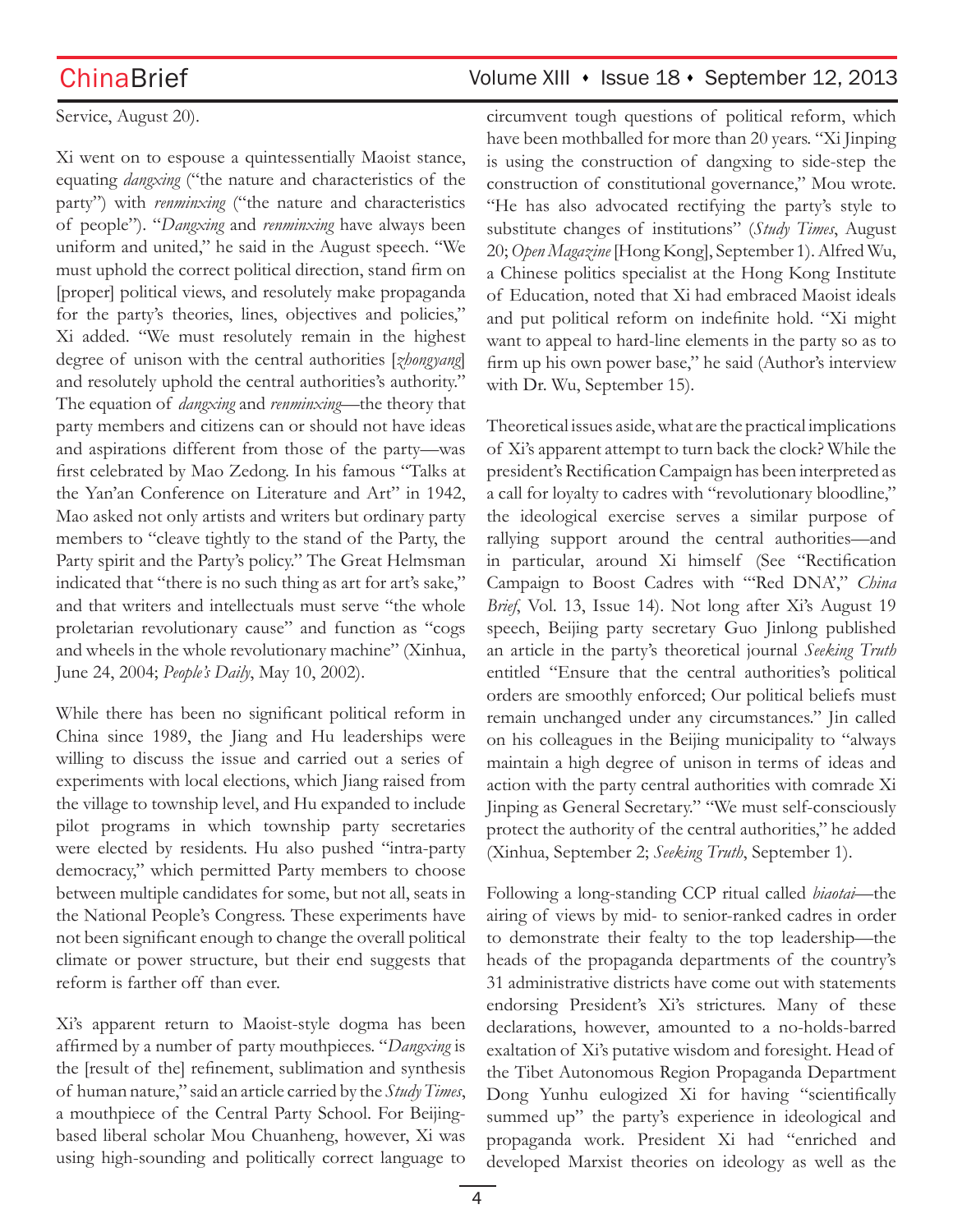party's theories on ideology and thinking work," Deng said. The propaganda boss of Hainan Province, Xu Jun, went further. Xu proclaimed that Xi had in his August speech "awakened and enlightened the deaf, and succeeded in profoundly illuminating the people" (*China Daily*, September 6; Xinhua, September 3).

While Xi's ability to elicit fairly obsequious protestations of praise from regional officials has testified to his increasingly solid hold on power, ramping up ultraconservative norms could deal a blow to economic reform, which is the theme of the Third Plenary Session of the 18th Central Committee slated for early November. In his biaotai speech, the head of the Propaganda Department of the Guangdong provincial committee, Tuo Zhen, repeated Xi's call on cadres in the media and related units to "foster and crystallize a social consensus [geared toward] demonstrating a bright future" for the province and the country. Tuo's reputation as a conservative censor was burnished by his decision to kill an early 2013 cover story in the liberal paper *Southern Weekend* titled "Constitutional governance is key to the China Dream" (*Ming Pao* [Hong Kong], January 4; *South China Morning Post*, January 4). Yet intellectuals in Guangdong and Beijing were taken aback when Tuo asserted that "Guangdong is a double pacesetter: for reform and the open-door policy and for [political] struggles in the area of ideology and thinking" (*Nanfang Daily*, September 4, China News Service, September 3). This ran counter to the commonly held belief that, particularly given its proximity to Hong Kong, Guangdong should serve as a window for the whole of China onto new ideas and outside-the-box thinking. It is significant that the propaganda chief of Hainan—which was one of five special economic zones created by Deng in the early 1980s—also ruled out the island's function as a place where heterogeneous ways of thinking will at least be tolerated. "Hainan is a special economic zone but not a 'special cultural zone,'" Xu noted in his *biaotai*  speech (China National Radio, September 6; *People's Daily*, September 4).

Tuo Zhen's views in particular have elicited vigorous criticism from the nation's liberal intellectuals. Gao Yu, a respected, Beijing-based political commentator, has slammed Tuo for "trying to bring back Cultural Revolution-vintage political struggles." "Tuo and the Guangdong Propaganda Department have trampled upon the relatively liberal media in the province," Gao indicated. "We are witnessing the rehabilitation of Maostyle ideology and thoughts" (VOA Chinese Service, September 4). The surprisingly conservative views of officials in Guangdong and Hainan—which used to be known as experimental zones for both economic and political reforms—may have severely dented these two provinces' reformist credentials in the eyes of foreign investors.

Equally significant is the fact that the free flow of information—deemed a prerequisite for the success of a market-style economy—has deteriorated as cadres in charge of ideology and propaganda respond to Xi's call to reinstate the proverbial "one-voice chamber." For instance, central and local-level propaganda departments have promulgated new regulations to counter so-called "rumor-mongering" on the Internet. A ruling by judicial authorities in early September said that micro-bloggers and other Internet users could be charged with defamation and other crimes if their postings of "rumors" and other forms of illegal information were visited by 5,000 Netizens or reposted more than 500 times. Several prominent online personalities and bloggers, including Chinese-American venture capitalist Charles Xue, were subjected to criminal investigations for allegedly putting rumors and politically incorrect materials on the internet (*Ming Pao*, September 16; Reuters, September 9)

There is also evidence that the authorities are locking up private businessmen for supporting "bourgeois-liberal" values such as universal norms and human rights, which run counter to President Xi's socialist beliefs. A case in point is billionaire real-estate and IT businessman Wang Gongqian, who was detained by police earlier this month for allegedly "organizing a mob to disturb public order." The real reason behind Wang's problem with the authorities, however, could be that he is a keen supporter of civil-society and human rights activists, such as the well-known legal scholar Xu Zhiyong. Wang and others put up a loud protest after Xi was incarcerated earlier this year. Wang has also been using Internet signature campaigns to press the CCP leadership to pick up the threads of political liberalization (*South China Morning Post*, September 14; *Apple Daily* [Hong Kong], September 14). President Xi and his colleagues, however, are very nervous about private businessmen becoming involved in activities that can be construed as politically destabilizing. Several entrepreneurs were behind the large-scale anti-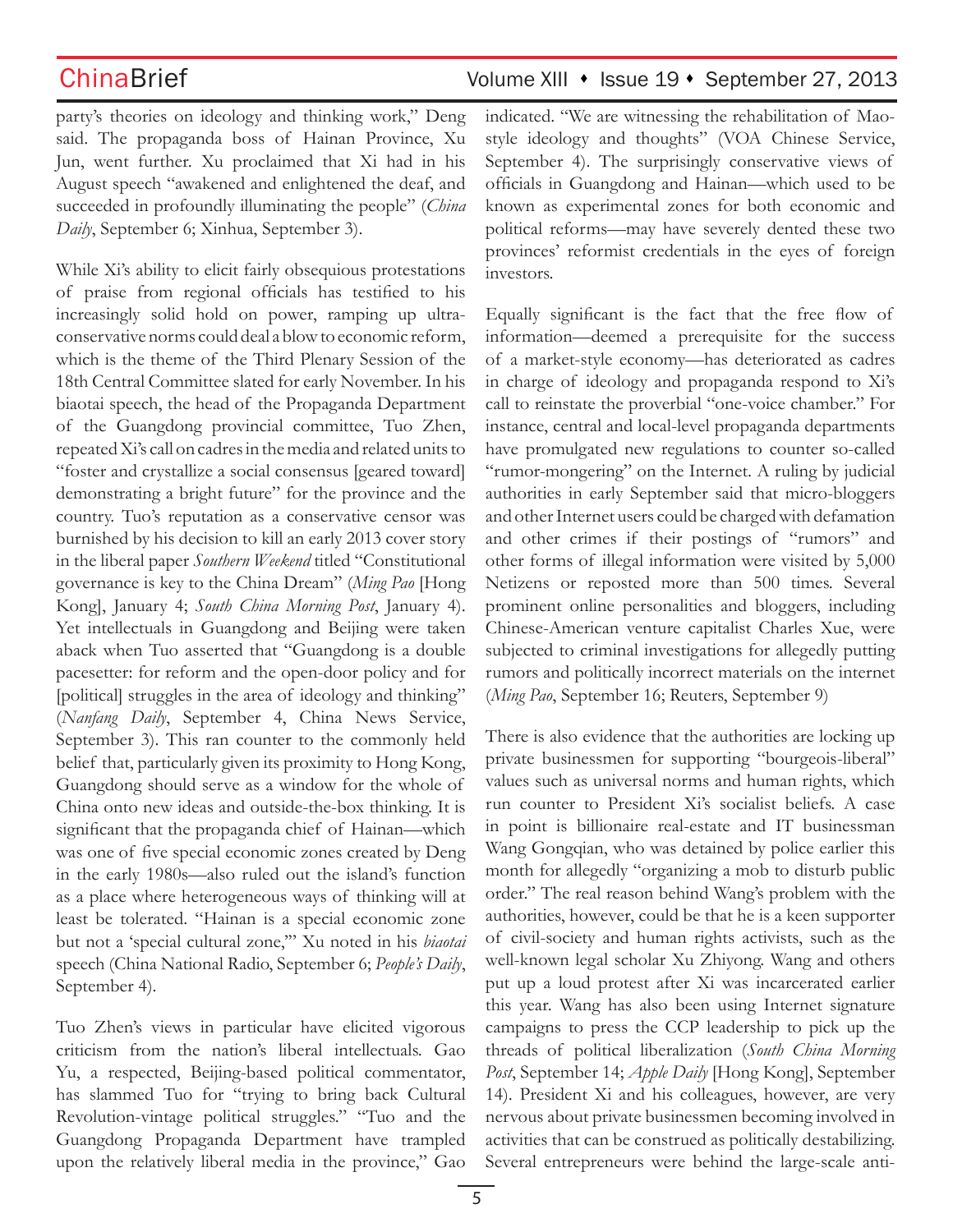nuclear demonstration held last July by more than 1,000 residents of the Guangdong city of Jiangmen. Guangdong authorities were forced to at least temporarily shelve the plan to build a nuclear power plant in the outskirts of the city (Guancha.cn [Beijing] July 22; *China Times* [Taipei], July 13).

As former premier Wen Jiabao reiterated, "economic reform can only go so far without commensurate political reform." "We cannot have thorough-going economic reform without achievements in political reform," Wen said in his last international press conference at the National People's Congress last year (China News Service, March 14, 2012; Ifeng.com [Beijing], March 14, 2012). Like most conservative leaders of the CCP, Xi apparently believes that his administration can push forward substantial economic reform while at the same time exacerbating the party's heavy-handed control on ideology, culture and the media. While Xi seems convinced that that his resuscitation of quasi-Maoist norms might also serve the additional purpose of consolidating his own personal authority, the return of orthodoxy of a bygone era could cast a deep shadow over whatever new ideas Beijing might have for rendering China's economy more market-oriented.

*Dr. Willy Wo-Lap Lam is a Senior Fellow at The Jamestown Foundation. He has worked in senior editorial positions in international media including Asiaweek newsmagazine, South China Morning Post, and the Asia-Pacific Headquarters of CNN. He is the author of five books on China, including Chinese Politics in the Hu Jintao Era: New Leaders, New Challenges. Lam is an Adjunct Professor of China studies at Akita International University, Japan, and at the Chinese University of Hong Kong.*

**\*\*\***

# **China-U.S. Military Ties on the Upswing**

By Richard Weitz

In less than two years, China-U.S. military relations<br>have experienced a remarkable turnaround. President have experienced a remarkable turnaround. President Xi Jinping in particular has expressed strong support for developing more military exchanges as part of his concept of a "new type great power relationship" between the People's Republic of China and the United States. The

upward momentum began with Xi's successful visit to the Pentagon in February 2012, when he was preparing to become China's new president. It has been visible in an increased number of senior-level exchanges, an expanding range of dialogue topics, and growing joint military activities. But the military relationship still remains the weakest link in the overall bilateral relationship, weakly rooted with little habit of cooperation, and vulnerable to a resurgence of the Taiwan issue, a China-U.S. military clash in the East China Sea or some other mishap that could abruptly suspend Sino-American defense ties again. These new efforts from the Chinese side are being framed as "a new type of military to military relationship," establishing them as part of a broader effort to reshape Chinese foreign relations that reaches into all kinds of diplomacy. It is, however, clear that this idea involves demands placed on China's counterparts as well as offers of increased interaction.

### **Traditional Barriers**

Despite decades of military-to-military talks, and the creation of several China-U.S. defense confidencebuilding measures, bilateral defense relations between China and the United States still have an on-again, offagain character, based on a transactional approach in which they are repeatedly linked (and disrupted) by other variables. Since the mid-1990s, the two defense communities have negotiated a series of bilateral defense and security agreements and confidence-building measures, seeking to reduce tensions and advance their common security interests. These measures have promoted a better understanding of each party's security concerns, but they remain highly constrained and vulnerable to disruption from external shocks. Incidents between U.S. and People's Liberation Army (PLA) ships and planes near China have repeatedly disrupted bilateral relations (*International Herald Leader*, August 23). Disputes over Taiwan have also regularly led to the suspension of China-U.S. defense relations (*Wenweipo*, August 21; China Review News, August 22; Cfist.net, August 21).

Although in public the PRC government has declared its commitment to military transparency, the PLA has taken few steps to address U.S. complaints about the lack of reciprocity in bilateral defense openness. In practice, the PLA's inferior capabilities lead China to reject moves towards defense transparency for fear that the Pentagon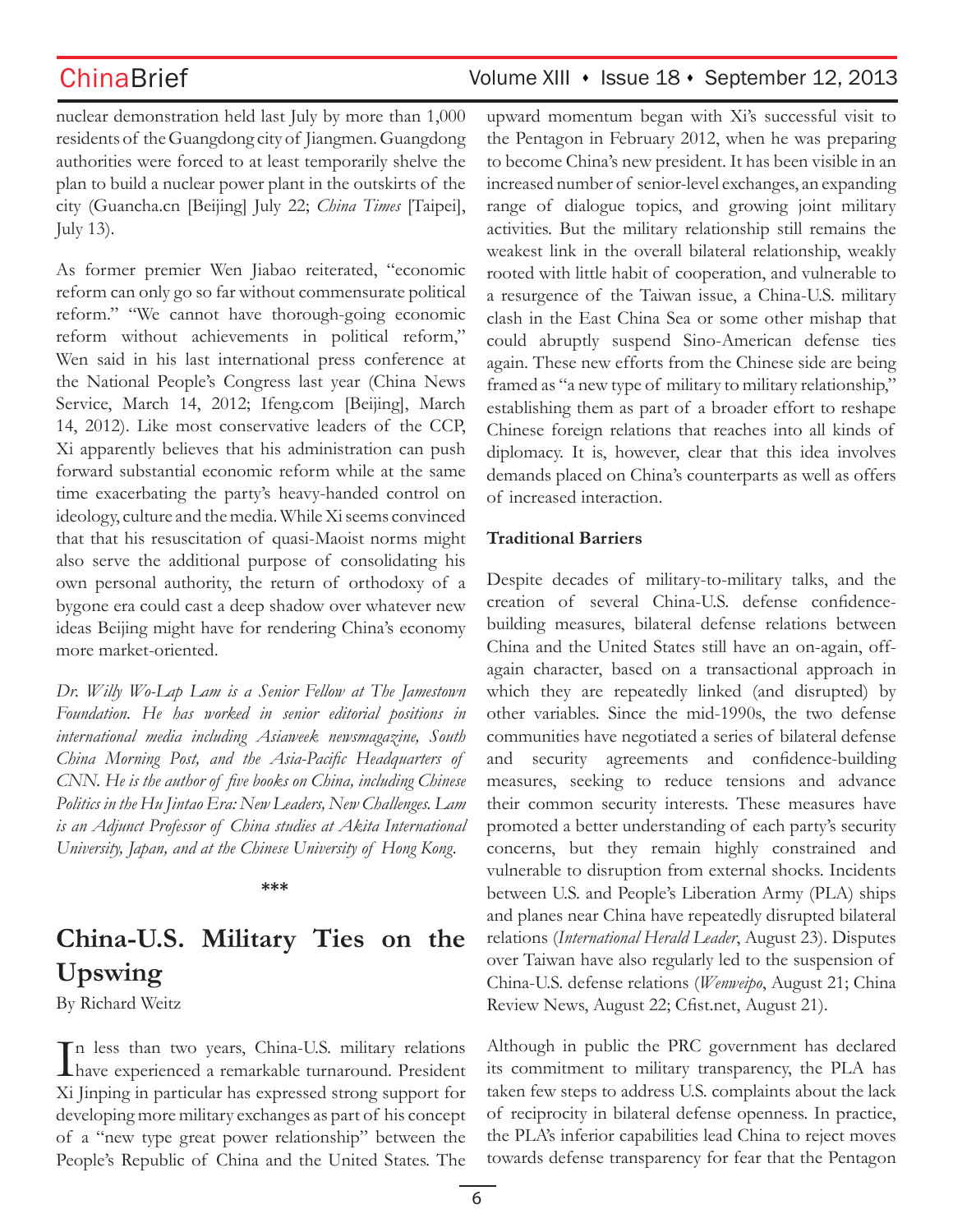would exploit the increased intelligence to Beijing's disadvantage. As a rising military power, the Chinese government does not want to codify existing disparities in force capacities or military operating patterns that currently favor the United States. U.S. restrictions prevent most bilateral technology transfers, the main area in which China sees benefits in enhanced military ties (*Global Times*, August 22).

Several factors have impeded China-U.S. military relations. The most important obstacle has been the underlying contentious nature of the Chinese-U.S. relationship, which is manifested most acutely by tensions over Taiwan. Strained PRC-U.S. political relations, which reflect deep differences between Chinese and American leaders over values as well as their competition for influence in East Asia, have generated mutual suspicions that provide an unfavorable environment for flourishing defense relations. As leaders of the weaker power, moreover, Chinese policy makers fear that excessive transparency could provide Americans with insights into their military vulnerabilities. Influenced by a strategic tradition that emphasizes deception, many Chinese strategists also believe that opaqueness assists in deterring potential adversaries by complicating their military planning. Equally, Chinese policymakers do not want to draw foreign attention to their continued military buildup. Moreover, defense policymakers in both countries have generally resisted measures that constrain their military operations and capabilities. Finally, the perceived costs of suspending contacts have been minimal to the national security interests of either party, since the relationship has never accumulated great value or achievements.

Unfortunately, the PLA's penchant for secrecy increases the risks of misunderstanding and miscalculation. It also alarms China's neighbors, who are strengthening their own military capabilities just in case their worst-case evaluations regarding the PLA's goals and capabilities prove accurate. Beijing then responds in reciprocal fashion, contributing to an East Asian arms race that has been gathering momentum in recent years.

In the past, the rise and fall of defense ties had little impact on the overall China-U.S. relationship, and indeed was often a product of these changes. Both sides see curtailing defense ties as a "pressure-relief valve" to signal displeasure with the others' policies at minimal costs. At times, the PLA-Pentagon dialogue has been almost entirely frozen. But this compartmentalization is becoming more difficult as China's rising military power becomes a more salient feature in the overall relationship. Chinese and U.S. strategists now openly see the others' capabilities and activities as threatening, with Chinese writers complaining of containment and Americans of Beijing's perceived anti-access/area denial policies.

### **New Type Military Relations**

This year's June presidential summit between Xi Jinping and Barack Obama and the July U.S.-China Strategic and Economic Dialogue (S&ED) and Strategic Security Dialogue (SSD) in Washington both supported China-U.S. military ties. When the Chinese leader met his U.S. counterpart at their informal presidential summit in Sunnyland, California in June 2013, Xi told Obama that he sought a "new pattern of military relations" compatible with the new type of overall great power relations he wanted to see between China and the United States (*Global Times*, June 9). [1] During their July dialogues, China and the United States agreed to "strengthen the military-to-military relationship and to make efforts to raise the relationship to a new level" (CNTV, August 17).

Despite increased contacts between the two countries, Chinese commentary¬—including articles republished from China Military Online to the web site of the Ministry of Defense—have continued to raise the issue of the "three barriers" (China Military Online and PRC Ministry of National Defense, June 14)—which are U.S. arms sales to Taiwan, restrictions on U.S. defense technology sharing with China, and U.S. air and naval surveillance activities near Chinese territory. Another June commentary by a professor at the National Defense University argued that the "ball is in the United States's court" to make changes that will allow the relationship to improve (People's Daily Online, June 27).

Like many of its predecessors, the Obama administration has been eager to develop China-U.S. defense relations. U.S. officials worry that the PLA's domestic and international isolation could present problems given the importance of the Chinese military in Beijing's national security decisions. In their view, the PLA needs more contact with the outside world to understand it better, which Washington and other outsiders hope will reduce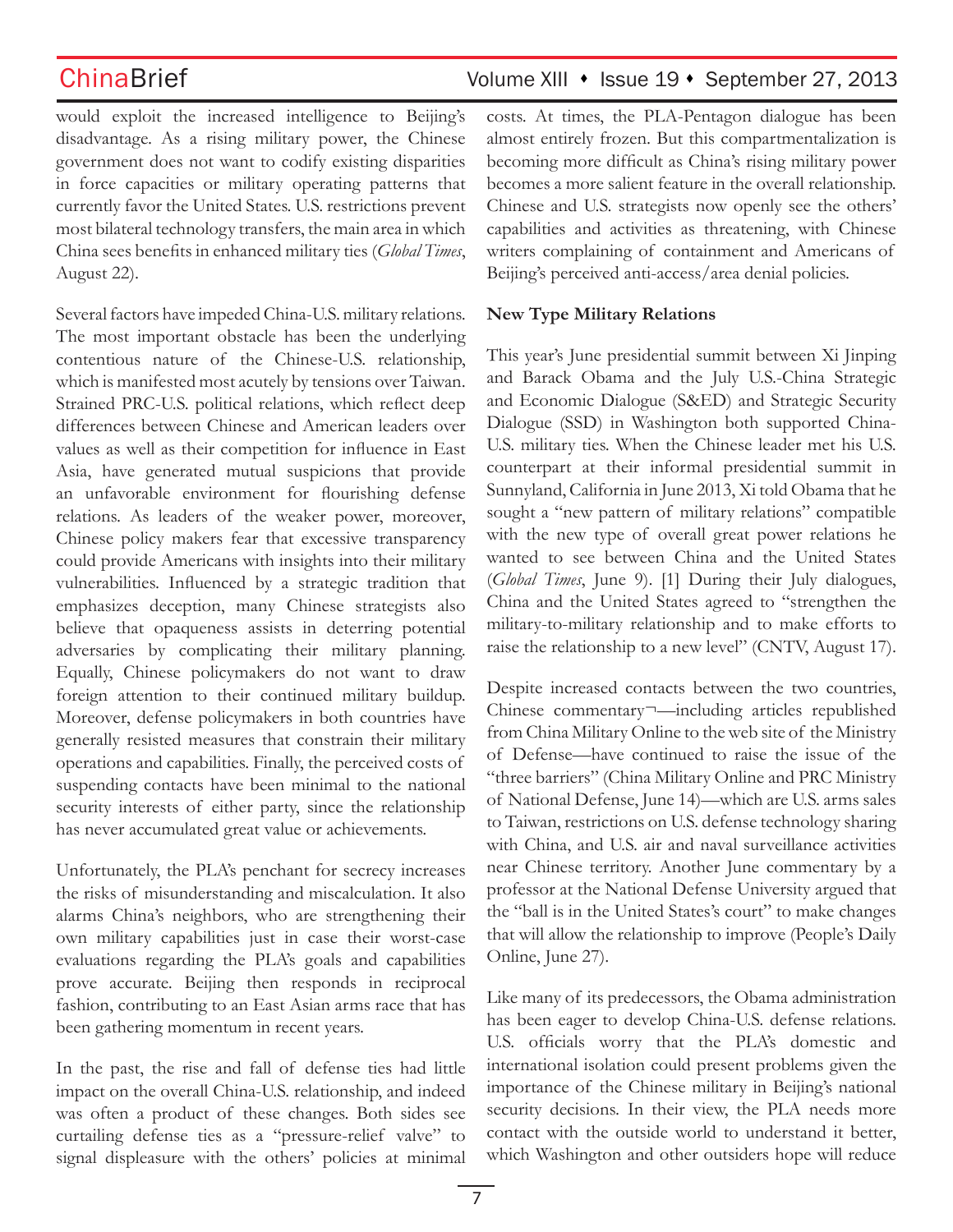its fears of the United States and somewhat decrease the prospects of war through miscommunication and miscalculation. The Chinese military's growing overseas presence and China's expanding security ties throughout the globe are increasing the frequency of occasions when the two militaries are operating in each other's vicinity, raising the risks of escalation of a local conflict in which Beijing and Washington happen to back opposing parties. Although President Xi likely may not share these views, he does want to sustain decent relations with the United States despite the many sources of tension in their bilateral relationship, and sees boosting defense ties as a good way to counterbalance the friction over China's territorial conflicts in Asia, differences over Iran or North Korea, or economic tensions with the United States.

Last month's visit by General Chang Wanquan, state councilor and minister of national defense of the PRC, to the United States was noteworthy in several respects. The general went to new places, held wide-ranging discussions with senior U.S. officials, and made frank but instructive comments to the Pentagon media. Chang and U.S. Defense Secretary Chuck Hagel confirmed plans to expand China-U.S. military exercises, exchanges and other activities, including counterpiracy drills near Somalia and a humanitarian rescue exercise near Hawaii (*China Daily*, August 13).

Most importantly, Chang's visit sustained the upward momentum in the China-U.S. defense relationship that has been evident since early 2012. In his opening remarks at a Pentagon news conference, Chang said that, "The purpose of my visit is to implement the important consensus reached by President Xi Jinping and President Obama of building a new model of major country relationship based on mutual respect and win-win cooperation, to further increase mutual understanding, to enhance mutual trust, to promote mutual cooperation and to push forward the sound and stable development of our national and military relations" (U.S. Department of Defense, August 19).

According to Chinese sources, PLA and Pentagon leaders agreed on five principles during their August meetings in Washington (Xinhua, August 20):

1. Military ties between the two countries represent an important component of their bilateral relations.

# ChinaBrief Volume XIII • Issue 18 • September 12, 2013

- 2. Mutual visits by senior military officials should continue to deepen contacts and mutual trust.
- 3. Both sides have an increasingly important obligation to maintain peace and stability in the Asia-Pacific region.
- 4. Both militaries have an array of common interests and will cooperate more regarding non-traditional security areas such as humanitarian assistance, disaster relief and counterpiracy.
- 5. Both sides agreed to cooperate on archival research on the fate of missing soldiers from the Korean War.

Shortly after Chang's visit, the PLA Navy (PLAN) joined the U.S. and other fleets in their second anti-piracy exercise in the Gulf of Aden. Next year, the PLAN will for the first time become a full participant in the U.S. led Rim of the Pacific Exercise (RIMPAC), the world's largest multinational naval drill. Additional joint military activities are under review (PRC Ministry of National Defense, August 25).

This summer, PLAN midshipmen participated in an exchange program with the U.S. Naval Academy. This engagement provided an opportunity for young Chinese and American sailors to develop contacts and cultural insights that they can draw on throughout their military careers. Although a recent poll from the Pew Research Center found extensive popular mistrust between Chinese and Americans, the survey found that young people in both countries were most likely to have an open mind about the positive characteristics of the other country (Pew Research Center, February 7).

U.S. Army Chief of Staff General Raymond Odierno, U.S. Air Force Chief of Staff General Mark Welsh, and Secretary Hagel all plan to travel to China. Chang reaffirmed China's interest, expressed this summer by President Xi to Obama, in establishing a procedure for advanced reciprocal notification of major Chinese and U.S. military activities, and for developing rules of behavior for their air and naval activities in particular. These exercises and exchanges should help the Chinese and U.S. militaries understand one another's tactics, techniques and procedures better. The resulting insights could help prevent miscalculations, miscommunications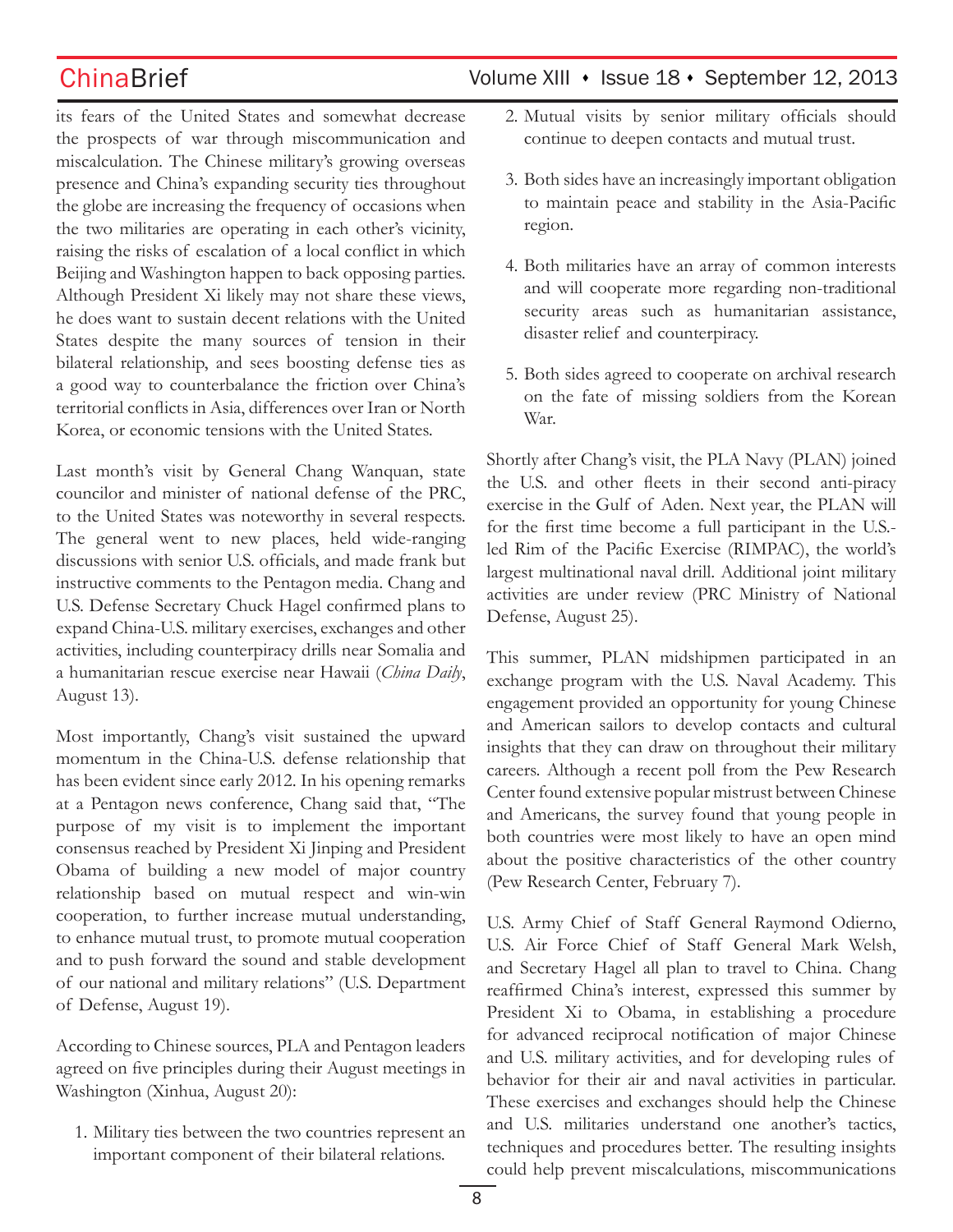and other problems that could lead to unsought military confrontations—something Hagel warned about in his June 1 Singapore speech on Asian security.

### **Old Style Power Politics**

An important goal of China-U.S. military relations is to avoid an inadvertent war between the two countries. Defense diplomacy could also contribute to avoiding a war. Under Xi, Chinese analysts have been promoting the term "New Type of International Relations," (*xinxing guoji guanxi*; also "New Type of Great Power Relations," *xinxing daguo guangxi*). In Washington, this formulation is generally seen to mean that China and the United States will strive to eschew the traditional logic of power politics and avoid a hegemonic war for primacy in the Asia-Pacific region even as China's power and influence continues to rise. [2] Historically, such great power transitions have been fertile ground for confrontation, since the established power typically resists the rising country's efforts to strengthen its military, seize territory and colonies, and otherwise remake its region into a sphere of influence in which the other countries must constrain their foreign and sometimes domestic politics in ways acceptable to the new hegemon.

In the view of Chinese scholars, since the Cold War, the international system has been evolving from a unipolar to a multipolar system, and from a Western-centric structure to a more globally balanced system. Emerging powers like China benefit economically and in other ways from globalization, while the West's relative power is declining due to its relatively weaker economic performance and domestic governance problems. Nonetheless, this argument continues, the established powers resist the increasing demands for greater power and respect by the emerging powers, leading to global tensions. This view is most often used to explain relations between China and the United States. [3]

Still, there are several reasons why we might expect to avoid such a disastrous outcome. First, there is a growing recognition among Chinese foreign policy analysts that the more aggressively they behave, the more likely they will provoke a balancing coalition by their neighbors and by the United States. [4] Second, China has and will continue to benefit from many existing international norms, regimes, and institutions; it may therefore recognize that it has no need to replace them. While the Chinese government might oppose some international norms, such as the Proliferation Security Initiative or liberal democratic norms, Beijing can more or less ignore them without provoking sustained foreign resistance. Third, the ideological competition between China and the United States has declined from its Maoist nadir in the 1960s. The Chinese government no longer seeks to change other countries' regimes. Chinese scholars see the United States as still striving to divide China or subvert its regime, now with the novel use of social media tools. [5] But this perception is incorrect—some Americans may have that hope, but it has not been an operational goal of U.S. foreign policy for decades. Fourth, whereas a few years ago Chinese policy makers might have seen the United States as a declining power that was withdrawing from the eastern Pacific, the Obama administration's Asian Pivot and other developments have made clear that the United States plans to remain an Asian power for a long time.

But while these factors make a hegemonic war between China and the United States less likely, there are reasons for pessimism about the possibility of a deep China-U.S. defense partnership. Chinese analysts are clearer in terms of what they want to avoid—a war with the United States—than what positive results they hope to achieve. They also focus on the process—the need for more dialogue—rather than concrete outcomes. There is also a sense that the burden is on the United States to avoid the logic of confrontation by accommodating Chinese interests regarding territorial disputes, human rights and other issues. In its most recent annual white paper on national security, the Chinese Ministry of National Defense criticized U.S. officials for "strengthening their Asia Pacific military alliances, expanding their military presence in the region and frequently making the situation there tenser." Chinese experts quoted at the time of Chang's visit insisted that bilateral defense relations would only improve if the U.S. abandoned its efforts to contain China's rising influence (*China Daily*, August 19). In addition, many Chinese analysts resist the great power label for their country, and see themselves simultaneously as a developed and developing nation. This conflicted identity can sometimes make it difficult for China's leaders to define their national interests and pursue a coherent policy. Furthermore, much of China's reasoning appears instrumental in nature. They believe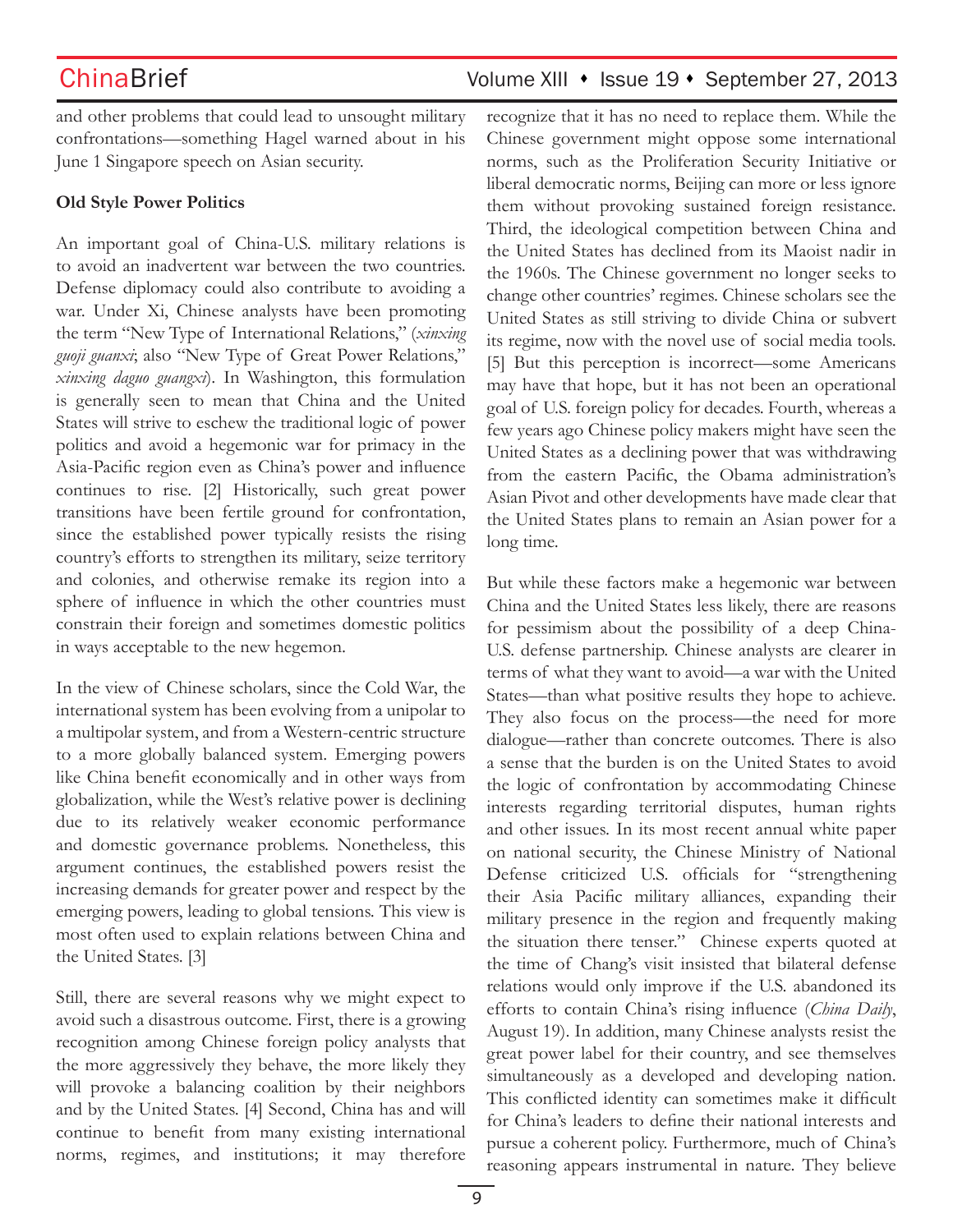China would benefit from avoiding a war with the United States, but there is not an ideological conviction that good China-U.S. relations represent a value in itself. Lastly, Sino-American tensions over Taiwan, military activities in the disputed waters of the East and South China Seas, and mutual military buildups have been downplayed rather than resolved.

On balance, China-U.S. military relations should continue to improve in coming months due to the reciprocal military leadership visits, the preoccupation of the leaders of China and the United States with other international issues and the desire of both governments to avoid a Sino-U.S. military confrontation. But accidents can always happen, and an aggressive ship captain, wayward airplane or other incident could still easily derail the improving China-U.S. military ties, as has happened all too often in the past.

*Richard Weitz, Ph.D., is a Senior Fellow and Director of the Center for Political-Military Analysis at the Hudson Institute in Washington, DC. The author would like to thank Man Ching Lam, Su Wang and Mengu Wang for their assistance with Chineselanguage sources.*

### **Notes:**

- 1. See also Zhao Xiaozhuo, "Construction of China-U.S. new military relations faces new historical opportunities," Ministry of National Defense of the People's Republic of China, August 14.
- 2. For a review of how the concept and related constructs ("China Dream") is often understood differently among Chinese analysts see Peter Mattis, "Out with the New, In with the Old: Interpreting China's 'New Type of International Relations'," *China Brief*, Vol. 13, Issue 9; and Peter Mattis, "Chinese Dreams: An Ideological Bulwark, Not a Framework for Sino-American Relations," *China Brief*, Vol. 13, Issue 12.
- 3. For example see Su Changhe, "Thinking about the Relationship between China and the World at a New Historical Starting Point," *World Economics and Politics*, No.8, 2012, pp.4–19; Guo, Xiaoqin & Wang, Gonglong, "Constructing Sino-U.S. New-styled Big-power Relations—Studies on China's U.S. Policy Thinking since the Turn of

the Century," *Global Review*, 2013, No.1, pp.39–51; Canrong Jin and Weilai Dai, "Building A New Type of Major Country Relationship: Analysis of China-U.S. Strategic and Economic Dialogue," *Journal of International Security Studies*, 2013, No.2, pp.13¬–23; and Wen Li, "New Great Power Relations in Stability System," *Studies on Mao Zedong and Deng Xiaoping Theories*, 2012, No.10, pp.89–95.

- 4. For examples from major academic foreign policy experts, see Zhu Feng, "Sino-American Strategic Competitors Relations and China's Response," *International and Strategic Studies Report* 78 (February 25, 2013): 2–4; and "Yan Xuetong: China Should Offer Protection to Neighboring Countries in Order to Reduce American Influence," Xinhua, June 1, 2011.
- 5. Huo Wenqi "Weibo Becomes Important Battleground for Pushing 'Peaceful Evolution' and Color Revolution for the West: An Interview with PLA National Defense University Professor Lt. Li Dianren," *CSS Today*, reprinted from *Global View*. While some authors state that there is ideological competition between China and the West, or at least an attempt to ideologically infiltrate China from the West, other experts claim that ideological competition is not that important at present. It may be self-serving for Chinese experts to claim that there is no ideological competition while drumming up nationalism at home; another explanation is that experts who stress ideological competition represent a distinct but limited line of thought among Chinese experts—perhaps representative of particular segments of society (for example, the military).

**\*\*\***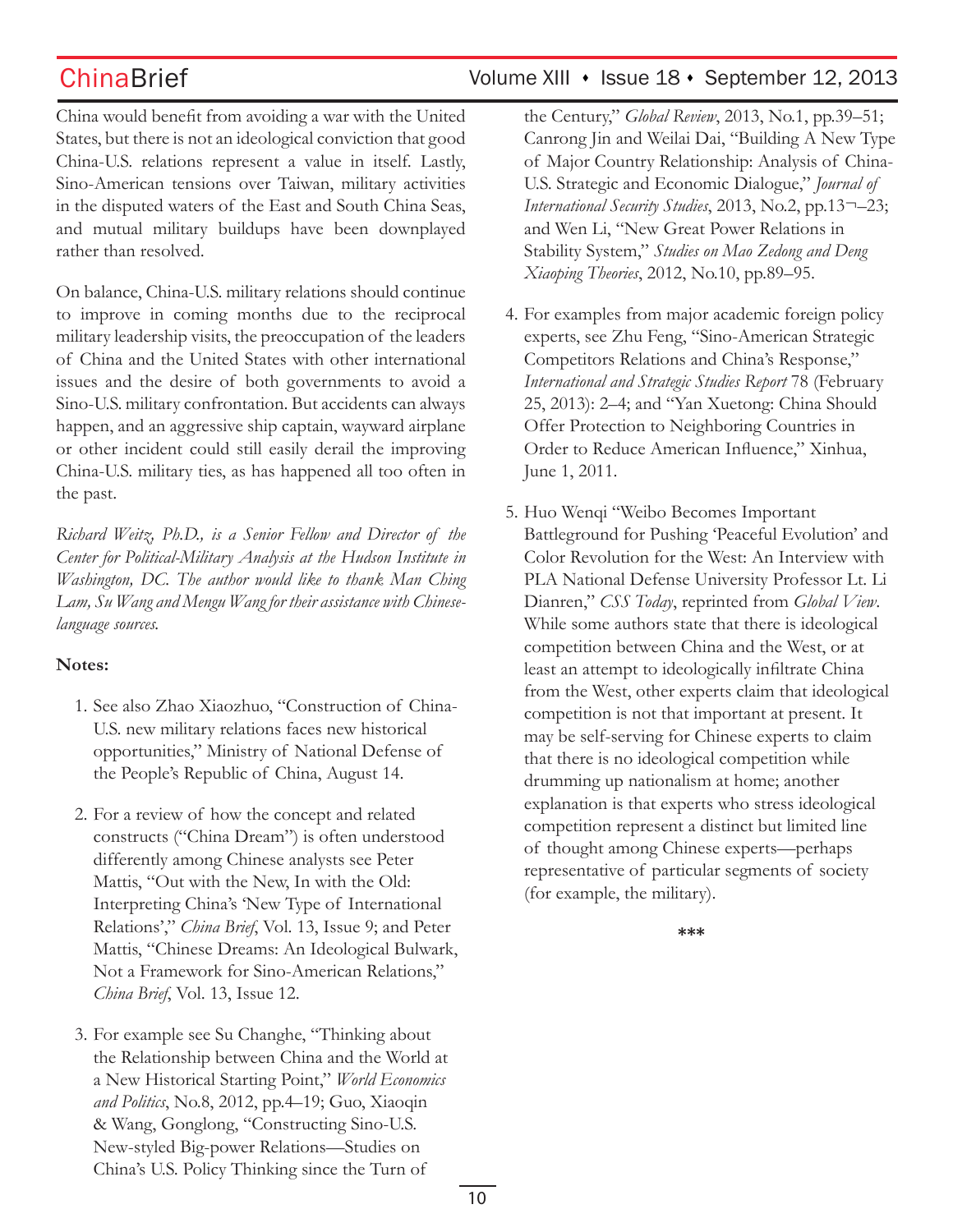# **Li Keqiang, New Type Urbanist**

By Kerry Brown

Since coming into office in late 2013–early 2013, Chinese Premier Li Keqiang has staked out political territory as an advocate of economic reform. His signature policy initiative is a "new type of urbanization," described by Xinhua as an effort to boost consumption by getting local governments to invest in environmental protection and social services and to control the price of housing (Xinhua, August 23 and 27, September 7).

Urbanization is a theme that Li has stressed throughout his career: his doctorate, completed in the early 1990s at Beijing University, was on the transition between agricultural and urban economies in China. "The reality of modernization in fact is to see traditional agricultural society change to industrial society," he wrote then, continuing, "The main challenge for China's transition is the modernization of the 80% of its population that still lives in the rural areas" (Li Keqiang, "*Lun Wo Guo Jingji de San Yuan Jeigou*," page 65). Two decades later, in speeches published in the Party's theoretical magazine, Li spoke of the need to find "new spaces for growth" (Seeking Truth, 2009, No. 15). These included raising consumption, lowering capital investment as a proportion of GDP, increasing the service sector's role in the economy and deepening urbanization. The four great structural adjustments are now his responsibility, but it is the last of these, urbanization, that has become the theme about which he has spoken most since becoming premier in March 2013.

Li has emphasized that the new type of urbanization is not the same as the old type. On August 30, he met with a group of experts at the Zhongnanhai leadership compound to discuss the challenges of urbanization. He reportedly told them that urbanization policy should "put people at the core," addressing the inequality between registered urban residents and migrant workers in access to social services, education and housing (People's Daily Online, September 10). He criticized local governments for relying on overinvestment in real estate to drive growth, and on land sales to fund their budgets (Xinhua, September 7). The Xinhua coverage singled out for criticism the city of Erdos, which has become a symbol of overinvestment as real estate speculators drove the

# ChinaBrief Volume XIII • Issue 19 • September 27, 2013

construction of an almost-uninhabited ghost city. It also quoted an expert with the State Council-run Chinese Academy for Governance, Wang Xiaoguang, saying that "Local governments should abandon the mentality of pursuing urbanization for driving up investment and stabilizing growth in the short term."

It is clear that new type urbanization lies at the heart of the further economic growth potential that Li referred to on his visit to the Guangxi Autonomous Region in June this year. "Growth," he stated in Guangxi, "creates the conditions for restructuring, while restructuring in turn unleashes further economic growth" (Xinhua, June 10). Urbanization, as a Xinhua profile of Li issued on March 16 made clear, "is the biggest source of development." So it is Li's key to solving the Party's longstanding dilemma between short-term growth and long-term rebalancing—a way of reducing China's reliance on stateled investment without the risk of a politically perilous recession.

Li's technocratic style sets him apart from President Xi Jinping. While Li has been the reassuring face of stable economic growth, appearing at the Davos Summer Forum in Dalian to tell international investors not to worry about China (Xinhua, September 16), Xi has cut a fearsome figure, declaiming loudly about the China Dream and evoking Mao Zedong to spur the Party to get its house in order and rein in corruption. Recently, he has spent much of his time overseeing an educational campaign to root out "four bad work styles," making regular appearances at provincial educational meetings to hear reports on the process of self-criticism, most recently appearing at a Hebei Party meeting to emphasize that "criticism and self-criticism are powerful weapons for resolving contradictions within the Party" (Xinhua, September 25). These are highly political themes, concerning the moral health of the Party, and the way in which it appeals to people across society as China aspires to become a middle income country with great power status.

While there is a considerable gap in tone, Xi and Li are playing different roles in what is in fact a single political project to restore some of the Party's tarnished moral authority and strengthen its right to rule—a project which depends heavily on economic stability. As premier, and thus head of the apparatus of government, Li's job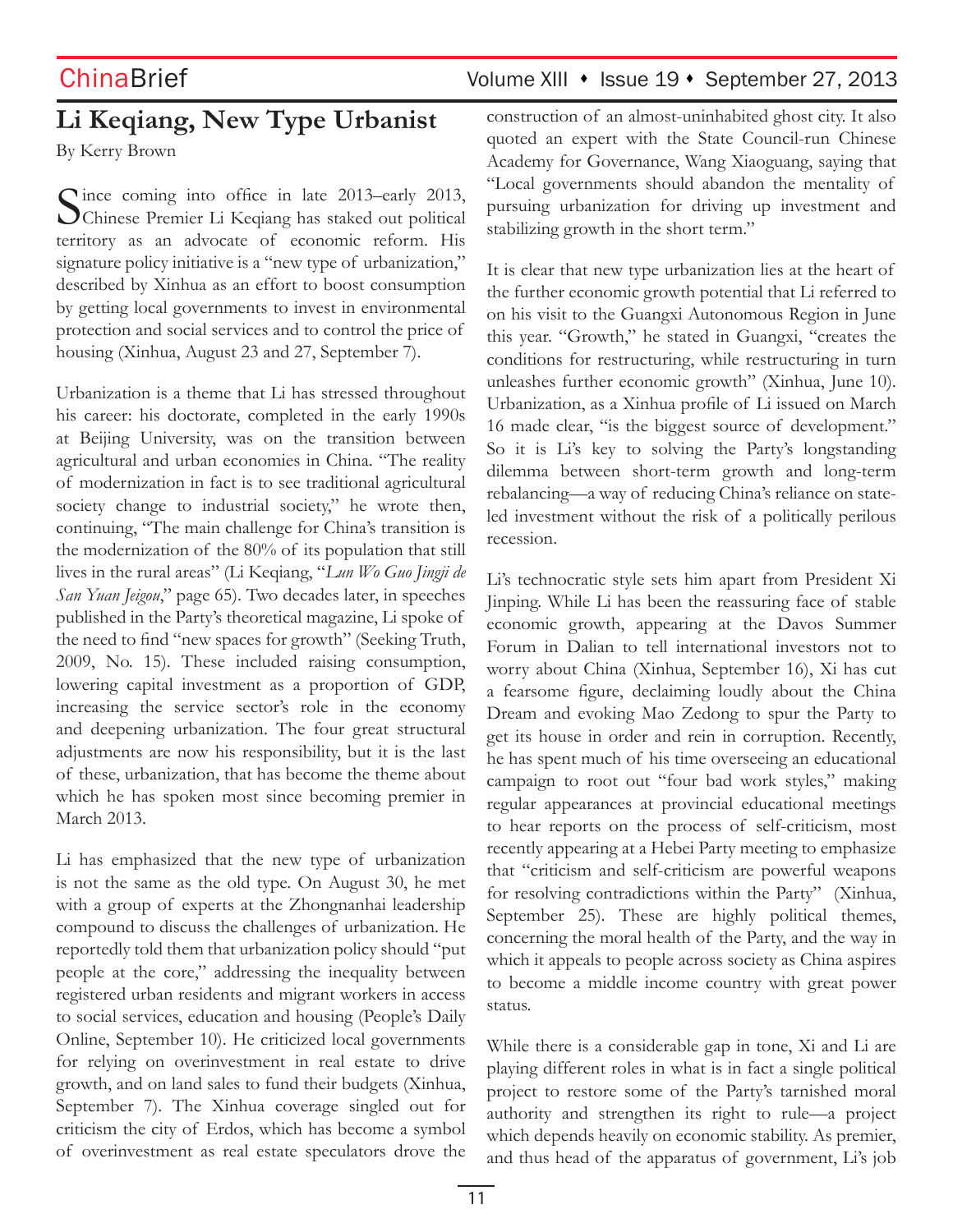is to articulate and then deliver specific policy, using the State Council's power to write regulations and allocate budgets. Xi, as Party Secretary, has to be mobilizer and motivator in chief using the tools of the Party, the most potent of which are ideological campaigns and the Party's internal discipline system. While his focus is elsewhere, he has echoed Li's call for economic reform, making a speech about the issue in July in Hubei: "To address the series of problems and challenges facing our country's development, the key is to deepen reforms in all aspects" (Xinhua, July 23). Simply put, as the chief manager of the economy the premier holds most of the carrots and is responsible for setting policy directions, while the Party secretary holds most of the sticks and is responsible for maintaining the control needed to make sure policies are implemented.

Changing China's urbanization model is going to be a hard task, however; and within the Party Li has a poor reputation for getting things done. In his provincial leadership career in the late 1990s and early 2000s, Li was associated with a number of problems: from the handling of the compensation claims over the AIDS contaminated blood crisis in Henan as Party Secretary there, to a series of large scale fires in public buildings in Liaoning. "Look at his record," one unnamed senior executive interviewed by the *Financial Times* stated in March 2013, "and you will know he has a serious problem with execution" (*Financial Times*, March 22).

As Xinhua observes, the biggest challenge is likely to be local governments. Li's plans for rebalancing will require them to swallow the bitter pill of swapping lucrative land deals for costly social welfare programs:

"The biggest problem is that local governments are liable to stick to their old urbanization path," said Zhuang Jian, an economist at the Asian Development Bank.

Increasing the value of land through expropriation and population aggregation has been the most effective way for local authorities to attract investment and grow the local economy over the past years, a great incentive to boost urbanization (Xinhua, August 23).

that New Type Urbanization may leave local governments with plenty of opportunities to continue the cycle of land seizures and infrastructure investment. A ruling issued on September 16 called for increased investment in transportation, utilities pipelines, sewage treatment and garbage disposal, and ecological parks and gardens. This last in particular is a red flag—Chinese local governments have a history stretching back to the 90s of seizing more land than they need for recreational facilities in order to profit from the rise in land values associated with them.

The political risks are clear; a China where most people live in urban areas will be one where governance will have to be reconfigured and restructured so that it can accommodate this immense change. Cities like Shanghai already have to accept half a million new residents a year. Social welfare, education and other public goods have to be supplied, putting further strain on local budgets already heavily reliant on bank debt. Resolving this may require more of the power of taxation to be devolved back to cities, a stronger argument for these new megametropolises to become much more autonomous.

There is also the social dimension. Rapid urbanisation taking China toward a level of 60% or more living in cities by the end of the decade will inevitably involve profound social change. Chinese society is already hugely liquid, with over 200 million migrants working away from their home place according to the national census in 2010. This vast mobile army is frequently the victim of prejudice and suffers insecurity though lack of easy access to public goods. As a result, it is frequently the source of protests. Even more people will leave environments and communities they have some family or historic connection with and live in places created almost overnight. As many other societies that went through this process on a much smaller scale in Europe and elsewhere know, this is a hugely disorientating process and one that carries high risk. Is China really ready for this kind of urbanizing revolution?

*Kerry Brown is the Director of the China Studies Centre and Professor of Chinese Politics at the University of Sydney. He is the author of Hu Jintao: China's Silent Ruler (2012).*

**\*\*\***

So far, early indications out of the State Council suggest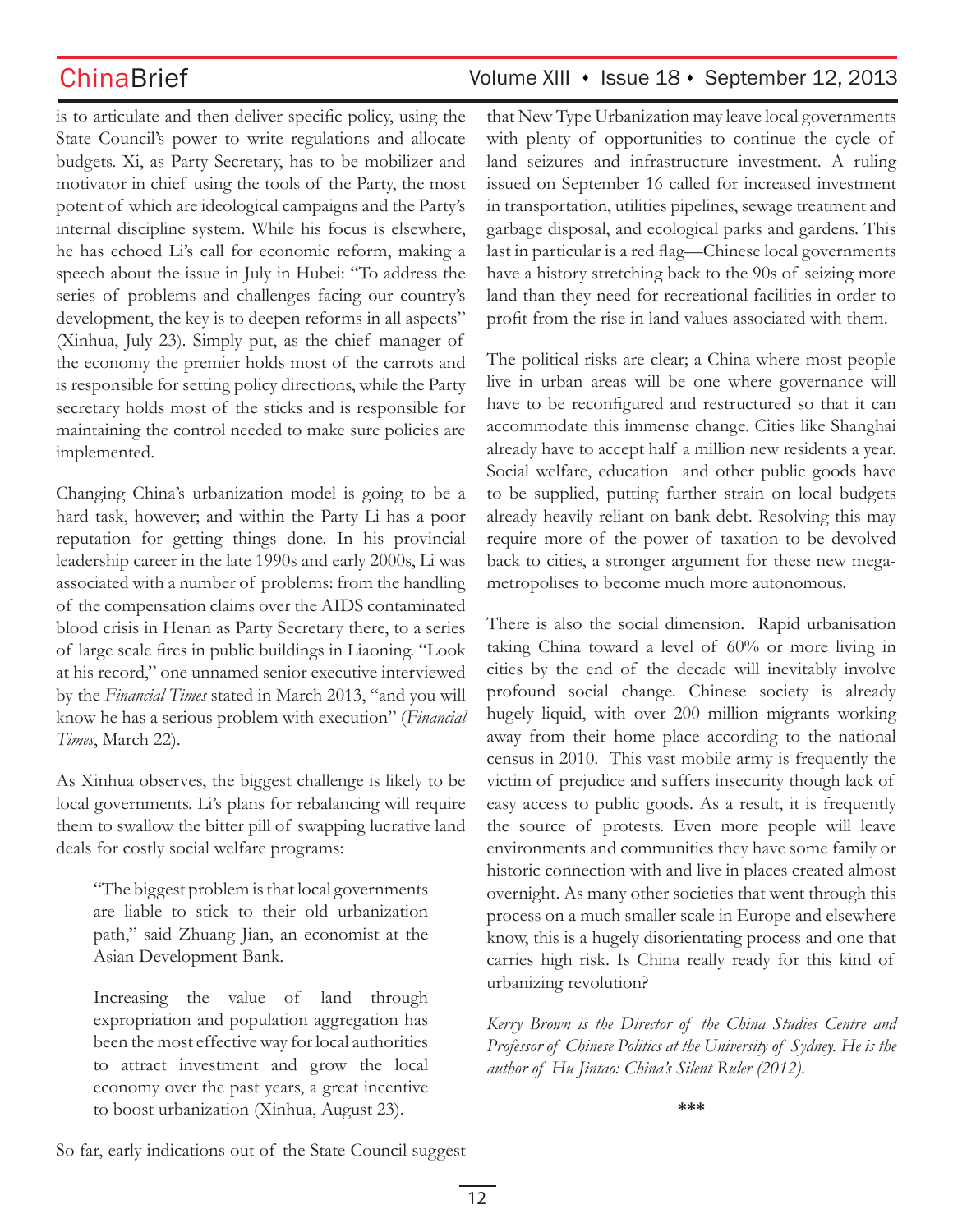# **Chinese Commercial Engagement with Guyana—The Challenges of Physical Presence and Political Change**

By R. Evan Ellis

For the People's Republic of China, its relationship with Guyana has been one of its longest, most consistently close relationships in Latin America and the Caribbean. Yet, between June and August 2013, Chinese companies lost almost a billion dollars in work in the country, including a hydroelectric dam, the modernization of Guyana's international airport and a luxury hotel.

The strength and complexity of the Guyana-PRC relationship is little known beyond its South America. The sudden reversals suffered by Chinese businesses are important, not only because of the strong role of Chinese companies and nationals in Guyana's economy, but also as an illustration of the challenges that PRC-based firms face as they establish a physical presence in the region in sectors ranging from extractive industries to construction to telecommunications to retail. Guyana also illustrates that the Chinese preference to deal exclusively with government leaders can create pitfalls when the political balance changes, as well as how Chinese immigration may be emerging as a contested political issue within the small-population countries of the Caribbean basin.

The PRC has maintained relatively close ties with Guyana since establishing diplomatic relations in 1972, including various development projects. But, like elsewhere in Latin America, Chinese companies only began to establish a significant physical presence in Guyana in the late 2000s, including China Timber Resources and Bai Shan Lin, which by 2013 had accumulated almost a million hectares of forest land in the interior of the country (*Stabroek News*, July 14), and the Chinese mining company Bosai, which in 2006 purchased a bauxite mine in Linden (*Stabroek News*, February 14, 2007).

The principal architects of the new Sino-Guyanese commercial partnership were former Guyanese president Bharrat Jagdeo and his cadre of functionaries and businessmen (multiple author's interviews, Georgetown, Guyana, February 15–22). This group, which continued its work under successor Donald Ramotar, negotiated multiple projects with Chinese companies and banks, including the Skeldon sugar refinery (China Technical Import Export Corporation), improvements to the Cheddi Jagan airport (China Harbour), the electricity infrastructure (CTIEC), a fiber optic cable from Georgetown to the Brazilian border at Latham (Huawei) and a project to donate Haier computers to Guyanese families (the "One Laptop per Family" program).

Initiatives also included the Amaila Falls hydroelectric project, in which the Western project integrator Sythe Global leveraged \$500 million from the China Development Bank and China Railway First group to do the work. It also included a new luxury hotel, partly financed by the government's privatization fund NICIL, with work done by Shanghai Construction Group (Stabroek News, June 16). The government also sold its 20% share in Guyana Telephone and Telegraph (GT&T) to the Chinese company Datang which, a month later in April 2012, contracted with Huawei to help upgrade GT&T's wireless infrastructure (*Kaieteur News*, April 13, 2012).

China Harbour is positioning itself to construct a deepwater port facility in Berbice, a hub for Guyana's bauxite, rice and sugar industries (Author's interview, August 20).

Businessmen close to former President Jagdeo have also built import networks with the PRC. In December 2011, John Permowl opened a facility in Georgetown to import and assemble Jialing motorcycles (Author's interview, August 20). Similarly, Jagdeo associate Brian Young is leveraging the One Laptop per Family computer service center to sell Haier products throughout the country. Jason Wong, a 30-year-old Chinese national, has, in less than a decade, built up the largest and most successful import-export business in the country, China Trading (Author's interviews, Georgetown, Guyana, August 19– 20).

In the fall of 2013, the PRC will open its first Confucius Institute in the country at the University of Guyana (Author's interview, August 19).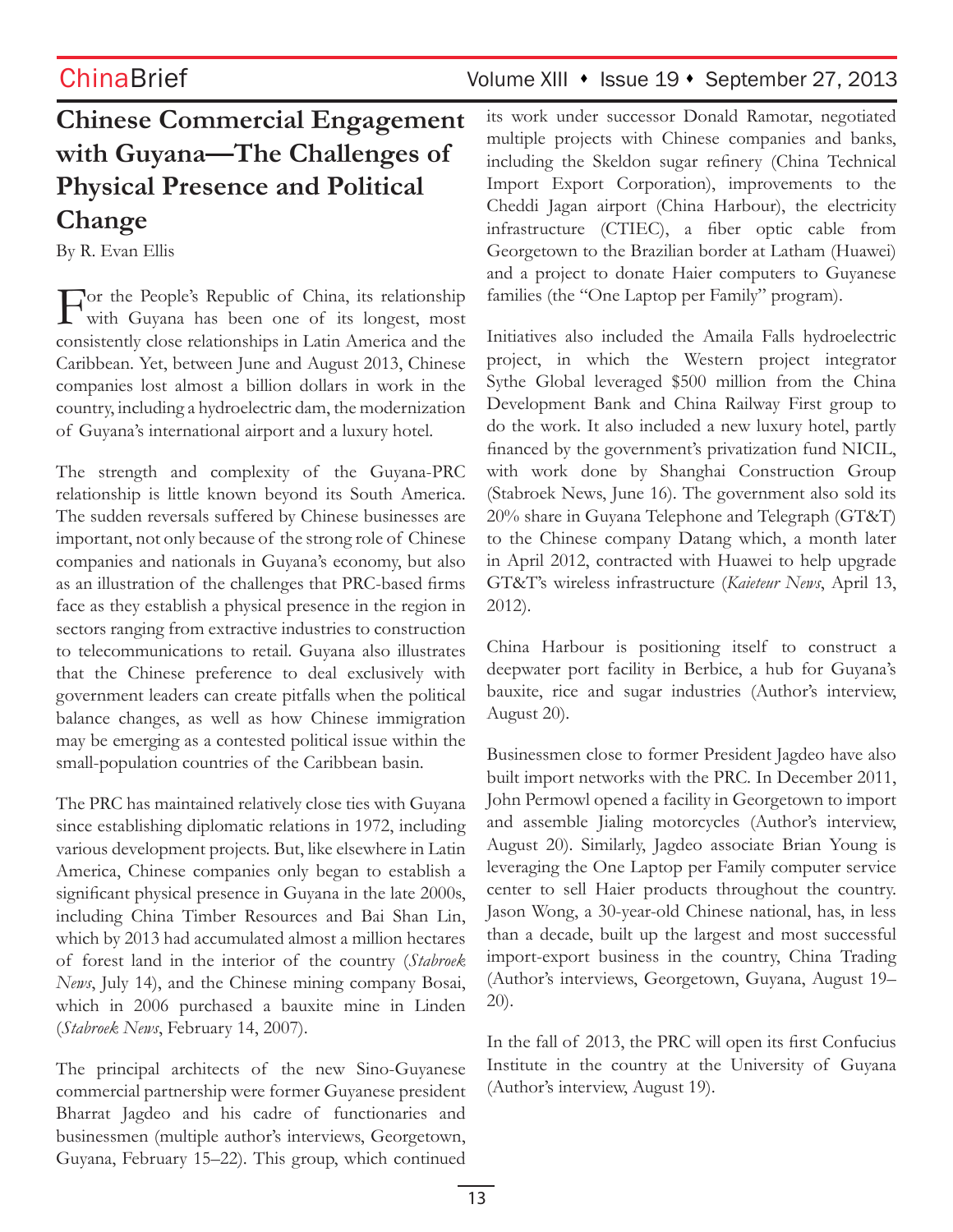### **Change in Political Dynamics**

Following the elections of November 2011, the political dynamics of Guyana fundamentally changed, with important repercussions for projects involving Chinese companies. Prior to the elections, the president's People's Progressive Party (PPP) had a majority in parliament, letting it develop projects with the Chinese and others, with little possibility for the opposition to learn the details or to block them.

In the run-up to the elections, the main Afro-Guyanese opposition formed a new coalition, the Alliance for National Unity (APNU), headed by David Granger, a retired military officer seen as "outside politics." Along with the newly-formed "Alliance for Change" (AFC), the opposition collectively won 33 of 65 seats in Parliament.

Although the change was not immediately recognized by Chinese companies, accustomed to dealing solely with the ruling PPP and its affiliated businessmen, the new parliamentary balance allowed the opposition to demand information from the government about its activities, and block or hinder deals that it found objectionable. However, neither the Chinese Ambassador Zhang nor the companies involved made contact with the new majority parties.

The challenges that were consequently mounted against projects involving Chinese companies include:

**Skeldon Sugar Factory:** For the newly empowered Guyanese political opposition, Skeldon became a rallying cry for what would not be allowed again: a project contracted out to a Chinese firm with little transparency and, consequently, extra costs and disastrous results. Critics argued that the Chinese firm, CTIEC, lacked the experience to build a factory appropriate to Guyanese conditions (Author's interviews, Georgetown, Guyana, August 16-18). Nor could the government supply enough sugarcane to feed it, with the result that national sugar production fell far below "pre-modernization" levels (Kaieteur News, July 29).

**Cheddi Jagan International Airport:** The initiative grew out of an announcement by then-Premier Wen Jiabao at the 2011 China-Caribbean business summit that China Development Bank was establishing a new \$1.5

# ChinaBrief Volume XIII • Issue 18 • September 12, 2013

billion dollar investment fund for the Caribbean basin, soliciting the governments of the region to propose projects for that money (Author's interview, August 16). Guyana submitted what eventually became a \$150 million contract with the firm China Harbour to modernize the airport to serve as an international regional hub by lengthening the runway and building a new terminal facility.

The new political environment allowed the parliamentary opposition to obtain troubling details about the contract, most dramatically a line item charging the government for toilet fixtures at over \$400,000 per set (Stabroek News, July 4). The opposition and civic activists also questioned whether aspiring to be a regional hub was realistic.

In August 2013, the APNU, with the support of the AFC, voted to defund the government's entire transportation budget, freezing the project, and effectively cutting China Harbour out of over \$100 million in work (Stabroek News, June 23).

**Amaila Falls:** The hydropower project had been in the works for a number of years before the respected international firm Sythe Global took it over in 2010. Sythe, in coordination with the government, structured the project with the construction work to be principally done by China Railway First Group, with \$500 million in funding to come from China Development Bank, and an additional \$100 million from the Interamerican Development Bank (Kaieteur News, August 12).

China Railway First Group began work in 2013 on a long access road to the site, after the Guyanese companies to which the road was originally contracted could not execute the work.

While politicians and civic activists publicly criticized the project's cost and use of external financing, the critical moment came in August 2013, when the APNU opposition in Parliament voted against a bill to provide environmental reserve lands for the project. For Sythe, the vote confirmed its concern that the power of the opposition could put the project at risk in the future (Author's interviews, Georgetown, Guyana, August 15-20); it announced that, barring support from *all* of the country's major political parties, it was withdrawing its bid. This pull-out killed the project, costing China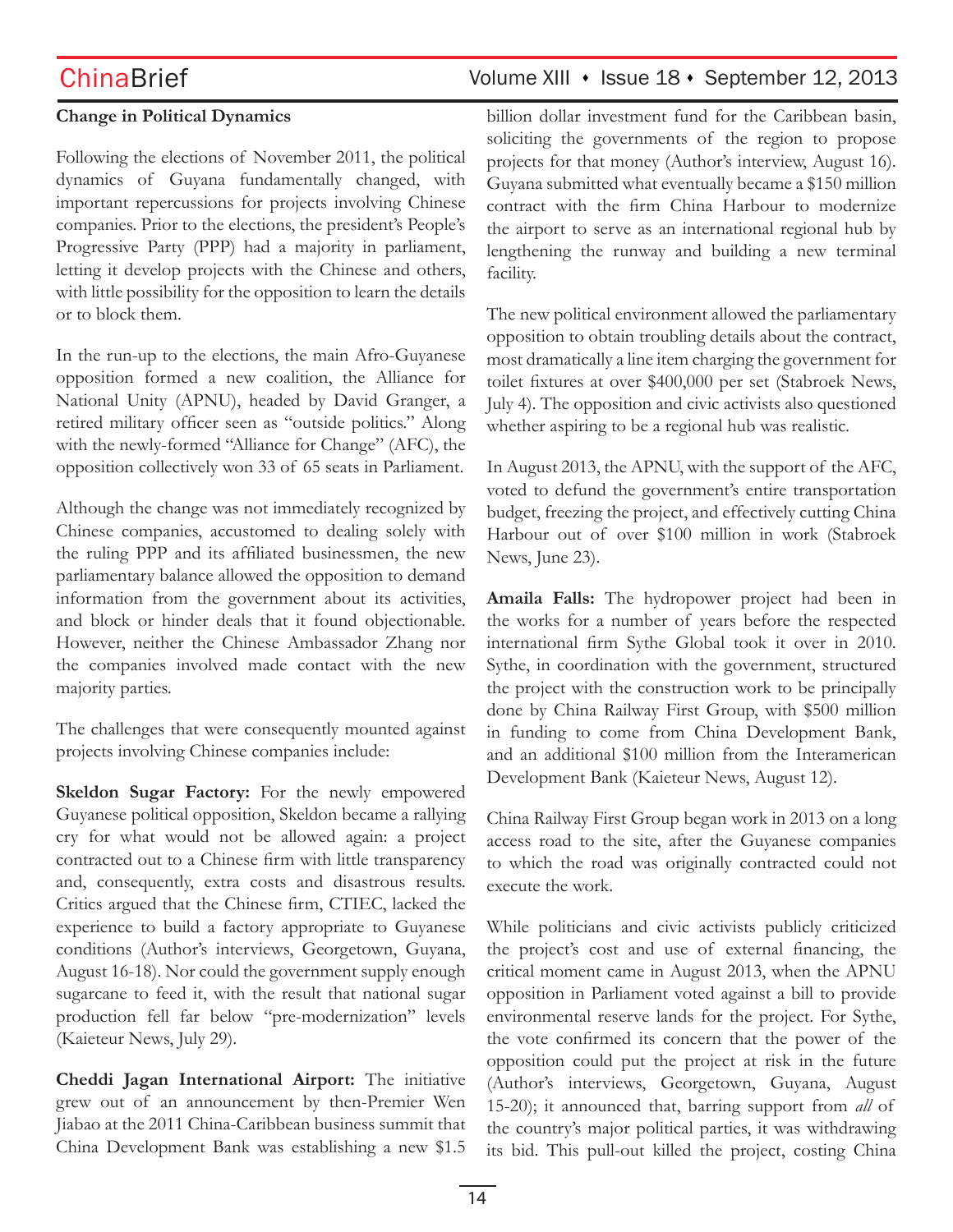Railway Road almost a billion dollars' worth of work, and eliminating for CDB the possibility to loan \$500 million at an 8% rate of interest.

**Georgetown Luxury Hotel:** In June 2010, the Guyanese government announced a public-private partnership to construct a \$52 million luxury hotel. Shanghai Construction Group (SCG) was contracted to build the hotel, which used an all-Chinese labor force, housed on the worksite with little contact with the surrounding community. Despite sporadic protests outside the worksite over the use of foreign workers, SCG proceeded with construction, and by September 2013, structural work had been largely completed.

As with other activities involving the Chinese, the new opportunities that the Guyanese opposition had for political oversight enabled them to uncover and criticize the use of funds from the government's privatization organization, NICIL, for the project, question the economic rationale for a luxury hotel in Georgetown, criticize the secrecy regarding the sources of funding and express concern that the inclusion of a casino would facilitate use of the hotel as a money laundering hub (Author's interviews, Georgetown, Guyana, August 15, 18).

Parliamentary opponents launched a series of challenges, including a cut-off of public funds from the nation's "general account," attempting to block the transfer of land, and a private lawsuit over discriminatory hiring practices for using an entirely Chinese labor force. As of September 2013, however, they had not stopped the project.

**Bai Shan Lin:** Under the new political balance of 2011, civic activists began to publicly question the legality of Bai Shan Lin's accumulation of almost a million hectares in timber concessions by purchasing smaller timber countries, with the government agreeing to transfer the timber rights of the acquired companies, without question, to the Chinese (Stabroek News, June 16). Ultimately, the opposition threatened to investigate such holdings when the parliament returns to session in October 2013. Activists have also rallied against Bai Shan Lin's plan to build a timber processing facility, arguing that the heterogeneity of the Guyanese forest makes the project irrational, and questioning the proposed

associated construction of a "city" in the interior of the country to house the 3,000 workers it would employ; opponents claimed that such a "city" would be a Chinese colony or labor camp beyond the easy oversight of Guyanese authorities (Author's interviews, Georgetown, Guyana, August 16-19).

**Bosai Bauxite Mine:** Bosai's operations in Linden were damaged in July 2013, when residents of Linden blocked the main road connecting the mine to the rest of the country (Stabroek News, August 7, 2012). Bosai, however, was not the target. Rather, protesters rallied against government plans to lower the electricity subsidy provided to the community served by Bosai's generator. Indeed, Bosai was well regarded by residents of Linden, where it was the principal employer in an area where unemployment was between 40–70% (Author's interviews, Georgetown, Guyana, August 15- 20). Nonetheless, as with the previously mentioned cases, the Chinese company, which had sought to stay out of politics, bore the consequences of actions by Guyanese politicians.

In all of the cases flowing out of the new Guyanese political dynamic, Chinese companies have arguably borne the consequences of not building bridges to the non-official actors on whom their fate increasingly depends. Although Ambassador Zhang reportedly coordinates closely with his counterparts in the Guyanese government, none of the leaders of the political opposition, civic activists, and independent businessmen interviewed for this report indicated having substantial contact with Ambassador Zhang or any of the Chinese companies doing business in the country (Author's interviews, Georgetown, Guyana, August 15-20).

### **The Chinese Community**

In addition to projects by PRC-based companies, the Chinese population in Guyana has grown substantially in recent years, stimulating discomfort in the surrounding community and political repercussions (Author's interviews, Georgetown, Guyana, August 16-19). The expansion has primarily been felt in the retail sector in Georgetown and in gold mining in the interior of the country.

Chinese immigration comes from two sources: the PRC